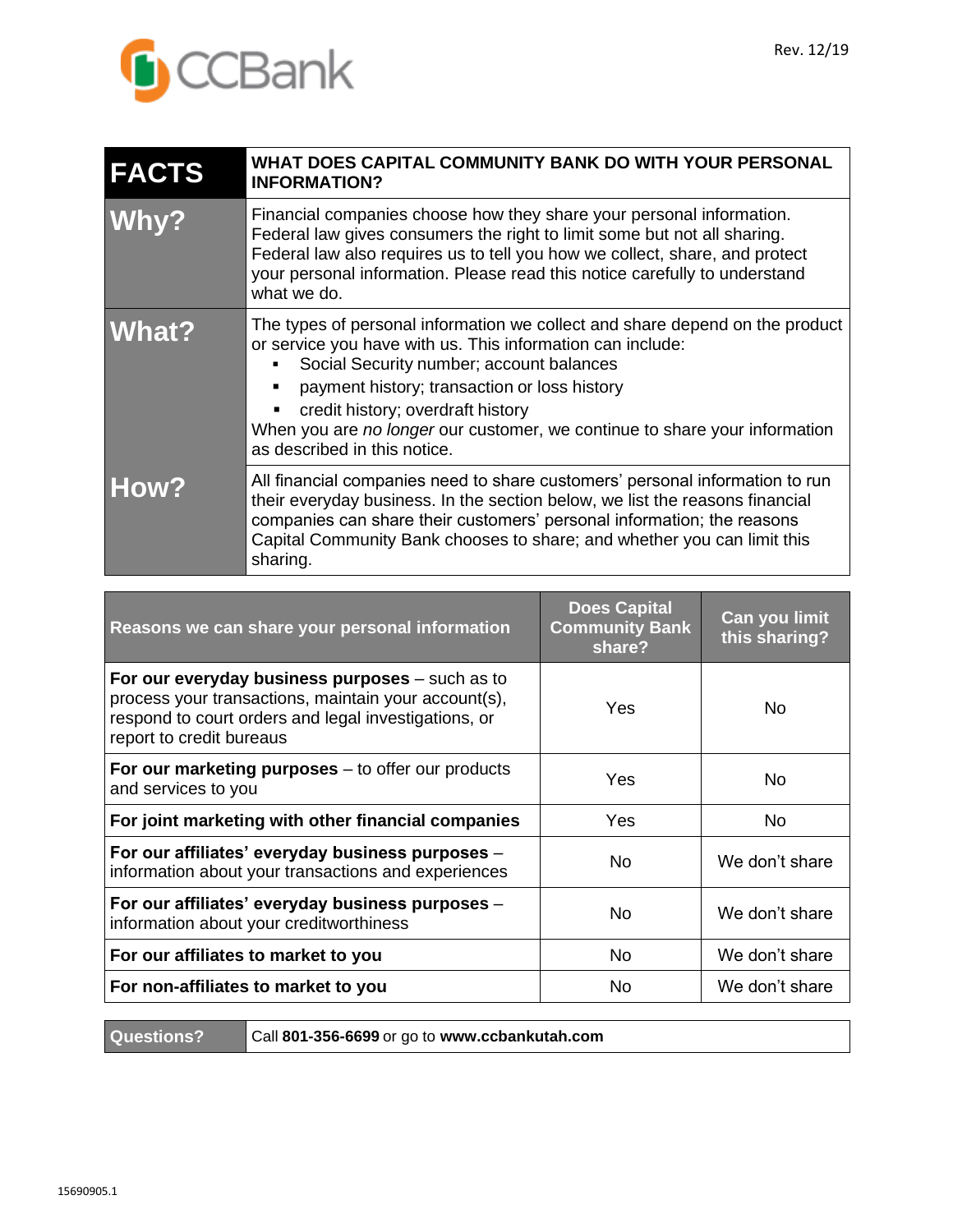

# **Who we are**

|  |  |  | Who is providing this notice?   Capital Community Bank, Inc. |  |
|--|--|--|--------------------------------------------------------------|--|
|--|--|--|--------------------------------------------------------------|--|

| <b>What we do</b>                                                                    |                                                                                                                                                                                                                                                                                                                                                                                                                     |
|--------------------------------------------------------------------------------------|---------------------------------------------------------------------------------------------------------------------------------------------------------------------------------------------------------------------------------------------------------------------------------------------------------------------------------------------------------------------------------------------------------------------|
| <b>How does Capital Community</b><br><b>Bank protect my personal</b><br>information? | To protect your personal information from unauthorized access<br>and use, we use security measures that comply with federal<br>law. These measures include computer safeguards and<br>secured files and buildings. We also maintain<br>other physical, electronic and procedural safeguards to protect<br>this information and we limit access to information to those<br>employees for whom access is appropriate. |
| <b>How does Capital Community</b><br><b>Bank collect my personal</b><br>information? | We collect your personal information, for example, when you<br>apply for a loan; give us your contact information<br>give us your income information; show your government-<br>issued ID<br>provide employment information<br>We also collect your personal information from others, such as<br>credit bureaus, affiliates, or other companies.                                                                     |
| Why can't I limit all sharing?                                                       | Federal law gives you the right to limit only<br>sharing for affiliates' everyday business purposes<br>information about your creditworthiness<br>affiliates from using your information to market to you<br>sharing for nonaffiliates to market to you<br>State laws and individual companies may give you additional<br>rights to limit sharing.                                                                  |

| <b>Definitions</b>     |                                                                                                                                                                                                                                               |  |
|------------------------|-----------------------------------------------------------------------------------------------------------------------------------------------------------------------------------------------------------------------------------------------|--|
| <b>Affiliates</b>      | Companies related by common ownership or control. They can<br>be financial and nonfinancial companies.<br>Capital Community Bank does not share with our<br>$\bullet$<br>affiliates.                                                          |  |
| <b>Non-Affiliates</b>  | Companies not related by common ownership or control. They<br>can be financial and nonfinancial companies.<br>• Capital Community Bank does not share<br>with<br>nonaffiliates so they can market to you.                                     |  |
| <b>Joint Marketing</b> | A formal agreement between nonaffiliated financial companies<br>that together market financial products or services to you.<br>• Our joint marketing partners include card issuers,<br>insurance providers, and other financial institutions. |  |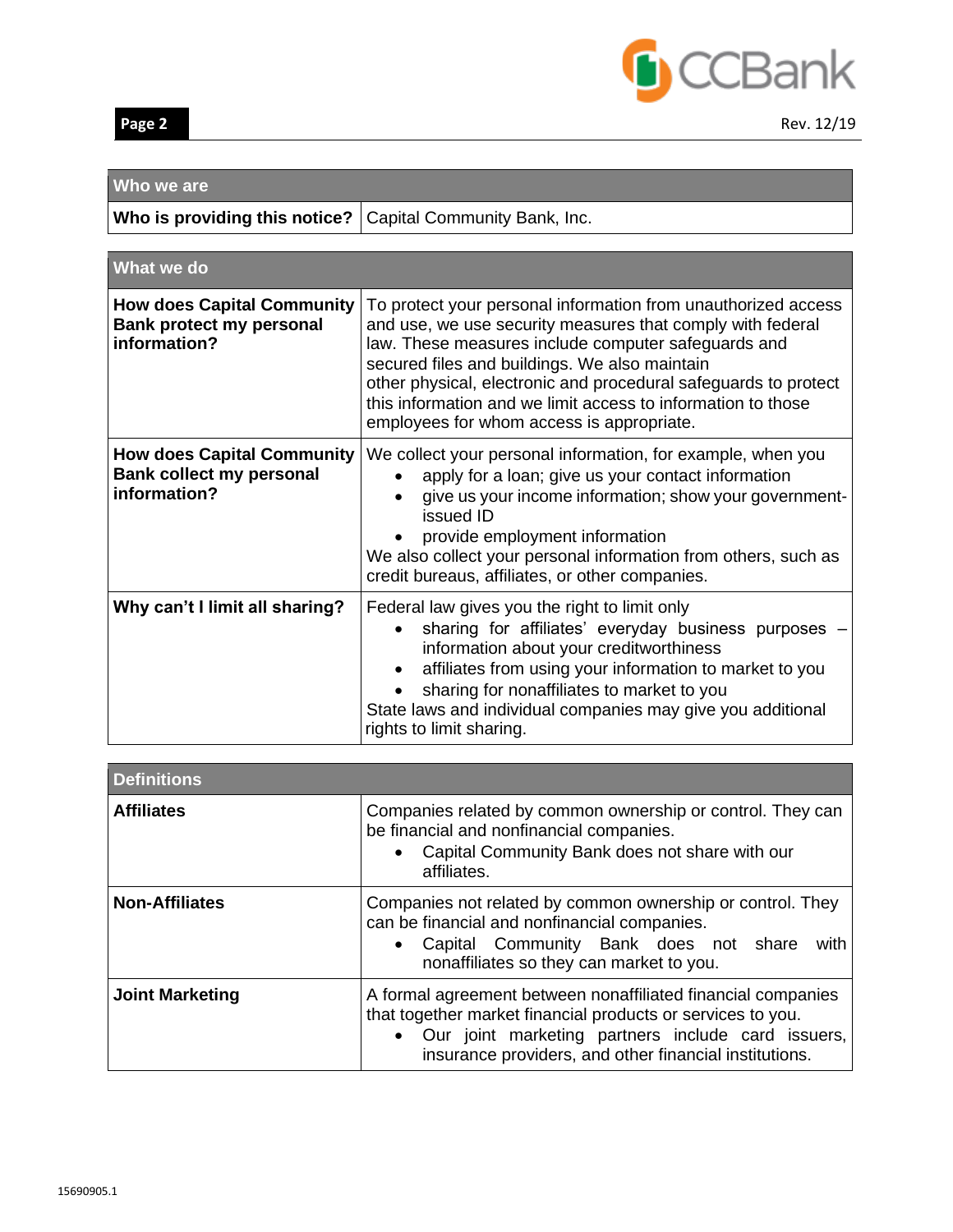

## **Other important information**

Capital Community Bank is chartered under the laws of the State of Utah and is subject to regulatory oversight by the FDIC. The most current copy of the privacy statement is available at www.ccbankutah.com.

**Do Not Track.** When someone visits our website, a cookie is placed on the visitor's computer (if the visitor accepts cookies). The cookie we place on your computer does not contain any of your personally identifiable information. We advertise our products and services on website that you may visit, and we use service providers to place such advertisements. Those service providers (such as Google, Microsoft, or Yahoo) may use cookies placed on your computer to show you advertisements for our services on other websites. You can opt-out from service providers' and/or marketers' use of cookies in this manner by visiting each service provider's advertising opt-out page or by utilizing "do not track" functionality in your web browser. [If you choose to not have your browser accept cookies from our website, you will not be able to subscribe to any services available on our website.] [Note, is this true?]

### **California Residents Only:**

**Right to Know About Personal Information Collected, Disclosed, or Sold.** You have a right to request what personal information we collect, use, disclose, or sell about you. You may make a request by logging into your account and submitting a request at https://lendly.app/gfundRS/#!/formCapture?ccBank . If you are unable to log into your account, you may send a request to [requestmyccbinfo@getlendly.com](mailto:requestmyccbinfo@getlendly.com) or call us at 833-708-0380 with your first and last name, telephone number, home address, and account number (if applicable). We will use the information you provide to verify your identity and request.

- Categories of Information We Collect: name, telephone number(s), social security or tax identification number, address, photo identification type and number, income information, employment information, payment history, transaction history, credit history, payment history, asset/collateral information, account balances, overdraft history, bank routing and account number(s), and payment card information
- Sources Where We Obtain This Information: credit applications, credit bureaus, third-party public information providers
- Business Purposes for Which the Information Was Collected: approving or denying requests for credit and servicing your account
- Categories of Third-Parties We Share Personal Information With: our servicer to assist with servicing your account and credit bureaus

We have disclosed, but not sold personal information to third-parties for business purposes in the preceding twelve months to assist us with servicing and maintaining your account, including the following categories of personal information: name, telephone number(s), social security or tax identification number, address, photo identification type and number, income information, employment information, payment history, transaction history, credit history, payment history, asset/collateral information, bank routing and account number(s), and payment card information.

We do not sell the personal information of minors under 16 years of age without affirmative authorization.

#### **Right to Request Deletion of Personal Information**

You have a right to request the deletion of your personal information collected or maintained by us. You may make a request by logging into your account and submitting a request at <https://lendly.app/qfundRS/#!/formDelete?ccBank> . If you are unable to log into your account, you may send a request to [deletemyccbinfo@getlendly.com](mailto:deletemyccbinfo@getlendly.com) or call us at 833-708-0382 with your first and last name, telephone number, home address, and account number (if applicable). We will use the information you provide to verify your identity and request. Under California Civil Code §1798.105(d), we are not required to delete your personal information if the transaction for which we collected your personal information is still outstanding or for such other listed purposes.

Acting On Your Rights. You will not receive discriminatory treatment by us for exercising your rights provided under the California Consumer Privacy Act (CCPA).

**Authorized Agent Information.** You may have an authorized agent submit a request to know what personal information we have or a request to delete your personal information on your behalf. To do so, the authorized agent must have received written permission from you or the authorized agent must have been provided a power of attorney pursuant to California Probate Code Section 4000 to 4465. Additionally, you may be required to verify your identity directly with us. We may deny a request from an agent that has not submitted proof that they have been authorized to act on your behalf.

**Contact for More Information.** You may contact us at 801-356-6699 for questions or concerns about our privacy policies and practices. You can learn more about your rights under California law at our privacy statement available at <https://www.getlendly.com/>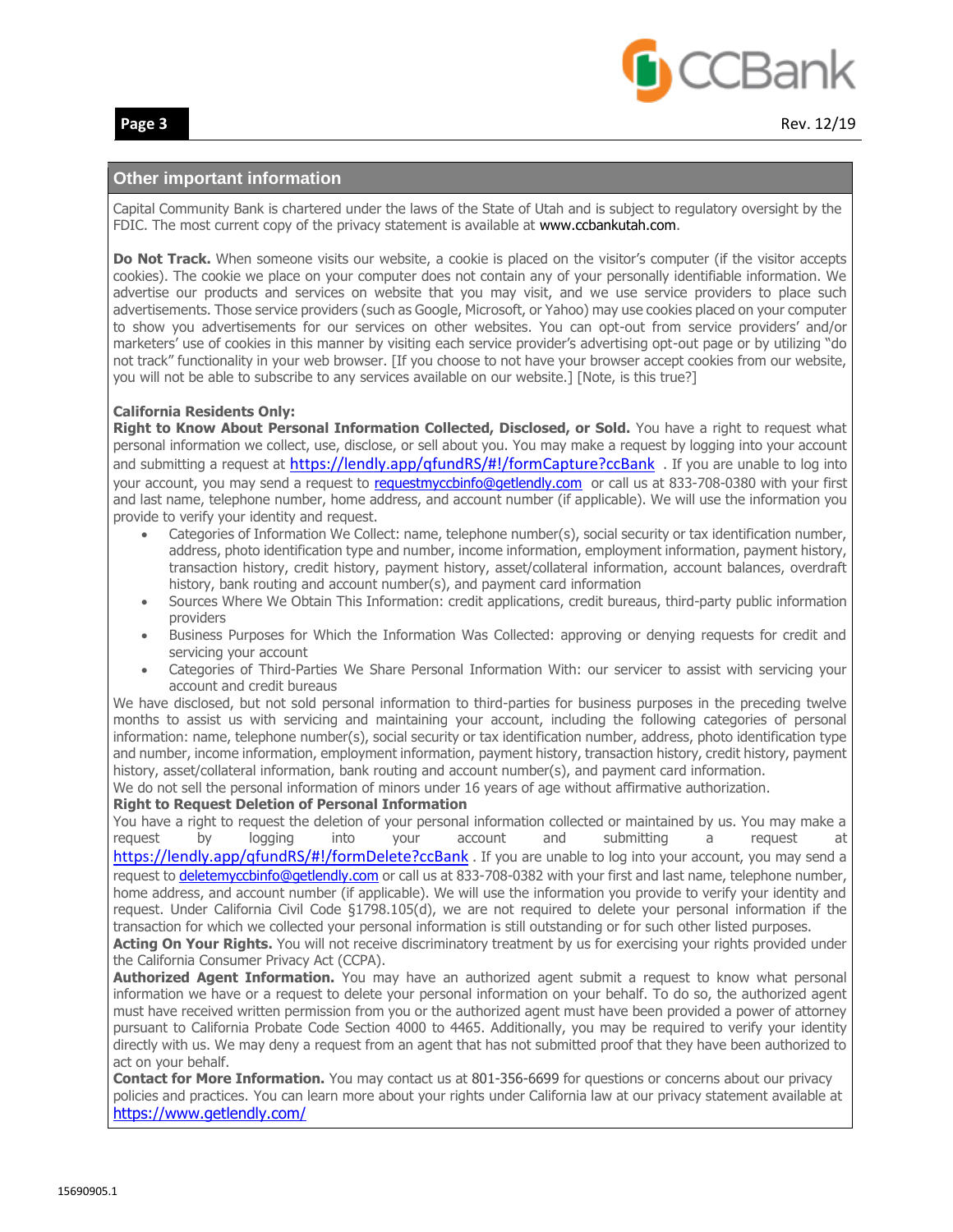

| <b>FACTS</b>                                                                                                                                                                                | WHAT DOES REPUBLIC BANK OF CHICAGO DO WITH YOUR<br><b>PERSONAL INFORMATION?</b>                                                                                                                                                                                                                                              |                                                                                                                                            |                |  |
|---------------------------------------------------------------------------------------------------------------------------------------------------------------------------------------------|------------------------------------------------------------------------------------------------------------------------------------------------------------------------------------------------------------------------------------------------------------------------------------------------------------------------------|--------------------------------------------------------------------------------------------------------------------------------------------|----------------|--|
| Why?                                                                                                                                                                                        | Financial companies choose how they share your personal information. Federal law gives<br>consumers the right to limit some but not all sharing. Federal law also requires us to tell you<br>how we collect, share, and protect your personal information. Please read this notice carefully<br>to understand what we do.    |                                                                                                                                            |                |  |
| <b>What?</b>                                                                                                                                                                                |                                                                                                                                                                                                                                                                                                                              | The types of personal information we collect and share depend on the product or service you<br>have with us. This information can include: |                |  |
|                                                                                                                                                                                             | Social Security number and account balances<br>٠<br>Payment history and overdraft history<br>٠<br>Transaction history and checking account information                                                                                                                                                                       |                                                                                                                                            |                |  |
|                                                                                                                                                                                             | When you are no longer our customer, we continue to share your information as described in<br>this notice.                                                                                                                                                                                                                   |                                                                                                                                            |                |  |
| How?                                                                                                                                                                                        | All financial companies need to share customers' personal information to run their everyday<br>business. In the section below, we list the reasons financial companies can share their<br>customers' personal information; the reasons Republic Bank of Chicago chooses to share;<br>and whether you can limit this sharing. |                                                                                                                                            |                |  |
| <b>Does Capital Community</b><br>Can you limit this<br>Reasons we can share your personal information<br><b>Bank share?</b><br>sharing?                                                     |                                                                                                                                                                                                                                                                                                                              |                                                                                                                                            |                |  |
| For our everyday business purposes -<br>such as to process your transactions, maintain your<br>account(s), respond to court orders and legal<br>investigations, or report to credit bureaus |                                                                                                                                                                                                                                                                                                                              | <b>Yes</b>                                                                                                                                 | <b>No</b>      |  |
| For our marketing purposes -<br>to offer our products and services to you                                                                                                                   |                                                                                                                                                                                                                                                                                                                              | <b>Yes</b>                                                                                                                                 | No             |  |
| For joint marketing with other financial companies                                                                                                                                          |                                                                                                                                                                                                                                                                                                                              | <b>Yes</b>                                                                                                                                 | No             |  |
| For our affiliates' everyday business purposes -<br>information about your transactions and experiences                                                                                     |                                                                                                                                                                                                                                                                                                                              | No                                                                                                                                         | We don't share |  |
| For our affiliates' everyday business purposes -<br>information about your creditworthiness                                                                                                 |                                                                                                                                                                                                                                                                                                                              | <b>No</b>                                                                                                                                  | We don't share |  |
| For affiliates to market to you                                                                                                                                                             |                                                                                                                                                                                                                                                                                                                              | <b>No</b>                                                                                                                                  | We don't share |  |
| For nonaffiliates to market to you<br><b>No</b><br>We don't share                                                                                                                           |                                                                                                                                                                                                                                                                                                                              |                                                                                                                                            |                |  |

**Questions?** Call 800.526.9127, go to www.republicEbank.com, or visit a Personal Banker at your local Banking Center.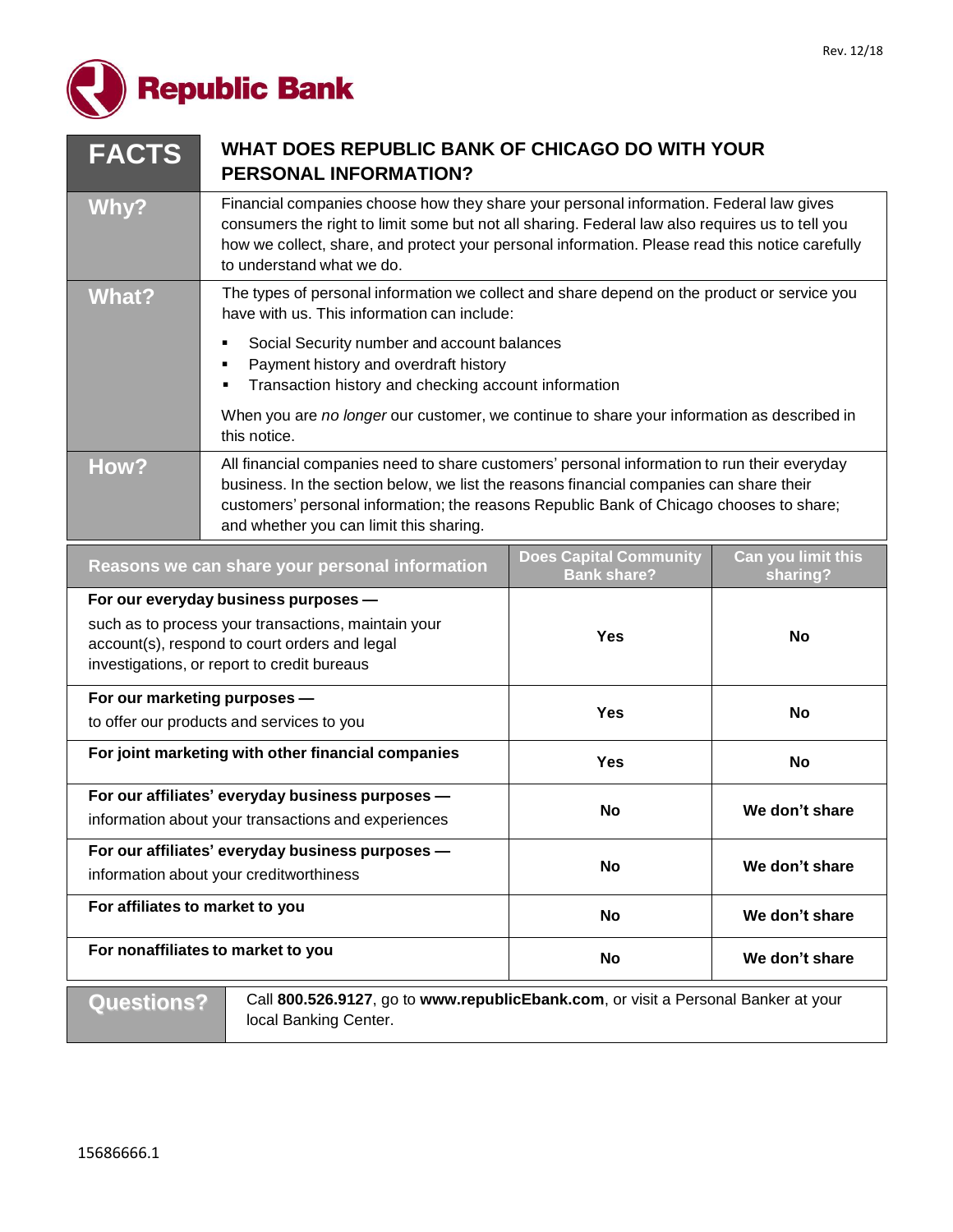

| Who we are                                                               |                                                                                                                                                                                                                                                                                                                                                      |
|--------------------------------------------------------------------------|------------------------------------------------------------------------------------------------------------------------------------------------------------------------------------------------------------------------------------------------------------------------------------------------------------------------------------------------------|
| Who is providing this notice?                                            | You are receiving this notice from Republic Bank of Chicago.                                                                                                                                                                                                                                                                                         |
| What we do                                                               |                                                                                                                                                                                                                                                                                                                                                      |
| How does Republic Bank of<br>Chicago protect my personal<br>information? | To protect your personal information from unauthorized access and use, we<br>use security measures that comply with federal law. These measures include<br>computer safeguards and secured files and buildings.                                                                                                                                      |
|                                                                          | Additionally, we educate all employees about the importance of<br>confidentiality and customer privacy.                                                                                                                                                                                                                                              |
| How does Republic Bank of<br>Chicago collect my personal<br>information? | We collect your personal information, for example, when you<br>Open an account or deposit money<br>Pay your bills or apply for a loan<br>Use your debit card<br>We also collect your personal information from others, such as credit<br>bureaus, affiliates, or other companies.                                                                    |
| Why can't I limit all sharing?                                           | Federal law gives you the right to limit only<br>Sharing for affiliates' everyday business purposes - information about<br>your creditworthiness<br>Affiliates from using your information to market to you<br>Sharing for nonaffiliates to market to you<br>State laws and individual companies may give you additional rights to limit<br>sharing. |
| <b>Definitions</b>                                                       |                                                                                                                                                                                                                                                                                                                                                      |
| <b>Affiliates</b>                                                        | Companies related by common ownership or control. They can be financial<br>and nonfinancial companies.<br>Republic Bank of Chicago does not share with our affiliates.                                                                                                                                                                               |
| <b>Nonaffiliates</b>                                                     | Companies not related by common ownership or control. They can be<br>financial and nonfinancial companies.<br>Republic Bank of Chicago does not share with nonaffiliates so they<br>can market to you.                                                                                                                                               |
| Joint marketing                                                          | A formal agreement between nonaffiliated financial companies that together<br>market financial products or services to you.<br>Our joint marketing partners include card issuers and non-deposit<br>٠<br>investment and insurance companies.                                                                                                         |

# **Other important information**

For Illinois residents: pursuant to Illinois state privacy law, "customer" is defined to mean any person or entity that obtains a financial product or service from the bank, for personal or business purposes, regardless of whether the person establishes an ongoing relationship with the bank. As an opt-in state, Illinois generally prohibits banks from disclosing personal information unless authorized by the customer.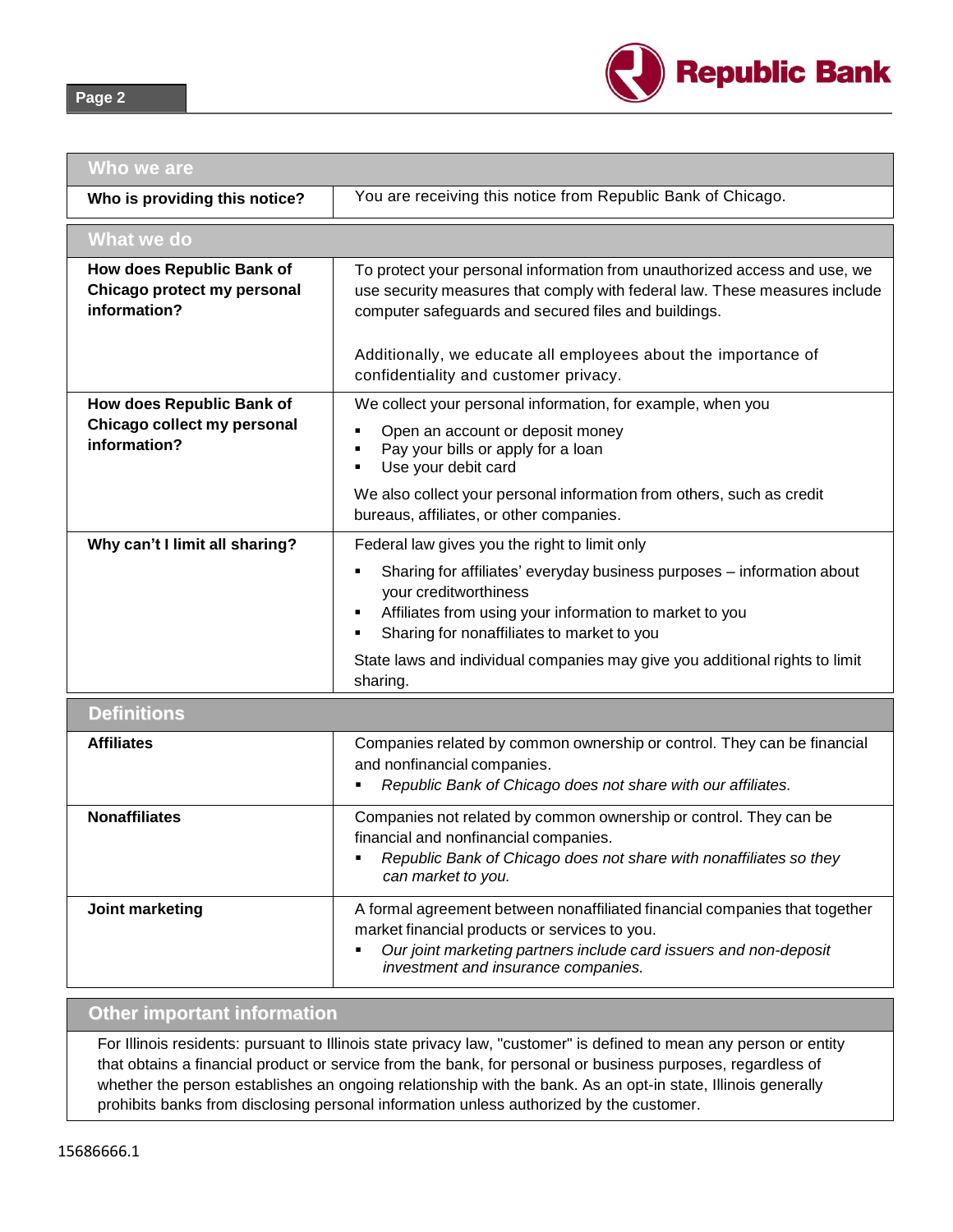

| <b>FACTS</b> | WHAT DOES TOTAL LOAN SERVICES, LLC ("TLS"), DO WITH YOUR<br><b>PERSONAL INFORMATION?</b>                                                                                                                                                                                                                                                                                                                                 |  |
|--------------|--------------------------------------------------------------------------------------------------------------------------------------------------------------------------------------------------------------------------------------------------------------------------------------------------------------------------------------------------------------------------------------------------------------------------|--|
| Why?         | Financial companies choose how they share your personal information.<br>Federal law gives consumers the right to limit some but not all sharing.<br>Federal law also requires us to tell you how we collect, share, and protect<br>your personal information. Please read this notice carefully to understand<br>what we do.                                                                                             |  |
| <b>What?</b> | The types of personal information we collect and share depend on the product<br>or service you have with us. This information can include:<br>Social Security Number and account balances<br>Income and assets<br>$\bullet$<br>Employment information and credit history and payment history.<br>$\bullet$<br>When you are no longer our customer, we continue to share your information<br>as described in this notice. |  |
| How?         | All financial companies need to share customers' personal information to run<br>their everyday business. In the section below, we list the reasons financial<br>companies can share their customers' personal information; the reasons TLS<br>chooses to share; and whether you can limit this sharing.                                                                                                                  |  |

| Reasons we can share your personal information                                                                                                                                                | <b>Does TLS</b><br>share? | Can you limit<br>this sharing? |
|-----------------------------------------------------------------------------------------------------------------------------------------------------------------------------------------------|---------------------------|--------------------------------|
| For our everyday business purposes $-$ such as to<br>process your transactions, maintain your account(s),<br>respond to court orders and legal investigations, or<br>report to credit bureaus | Yes                       | No.                            |
| For our marketing purposes $-$ to offer our products<br>and services to you                                                                                                                   | Yes                       | No.                            |
| For joint marketing with other financial companies                                                                                                                                            | Yes                       | No.                            |
| For our affiliates' everyday business purposes -<br>information about your transactions and experiences                                                                                       | Yes                       | N <sub>0</sub>                 |
| For our affiliates' everyday business purposes -<br>information about your creditworthiness                                                                                                   | <b>No</b>                 | We don't share                 |
| For our affiliates to market to you                                                                                                                                                           | No                        | We don't share                 |
| For non-affiliates to market to you                                                                                                                                                           | Nο                        | We don't share                 |

**Questions?** Call 833-270-0770 or go to [www.gettotal.com](http://www.gettotal.com/)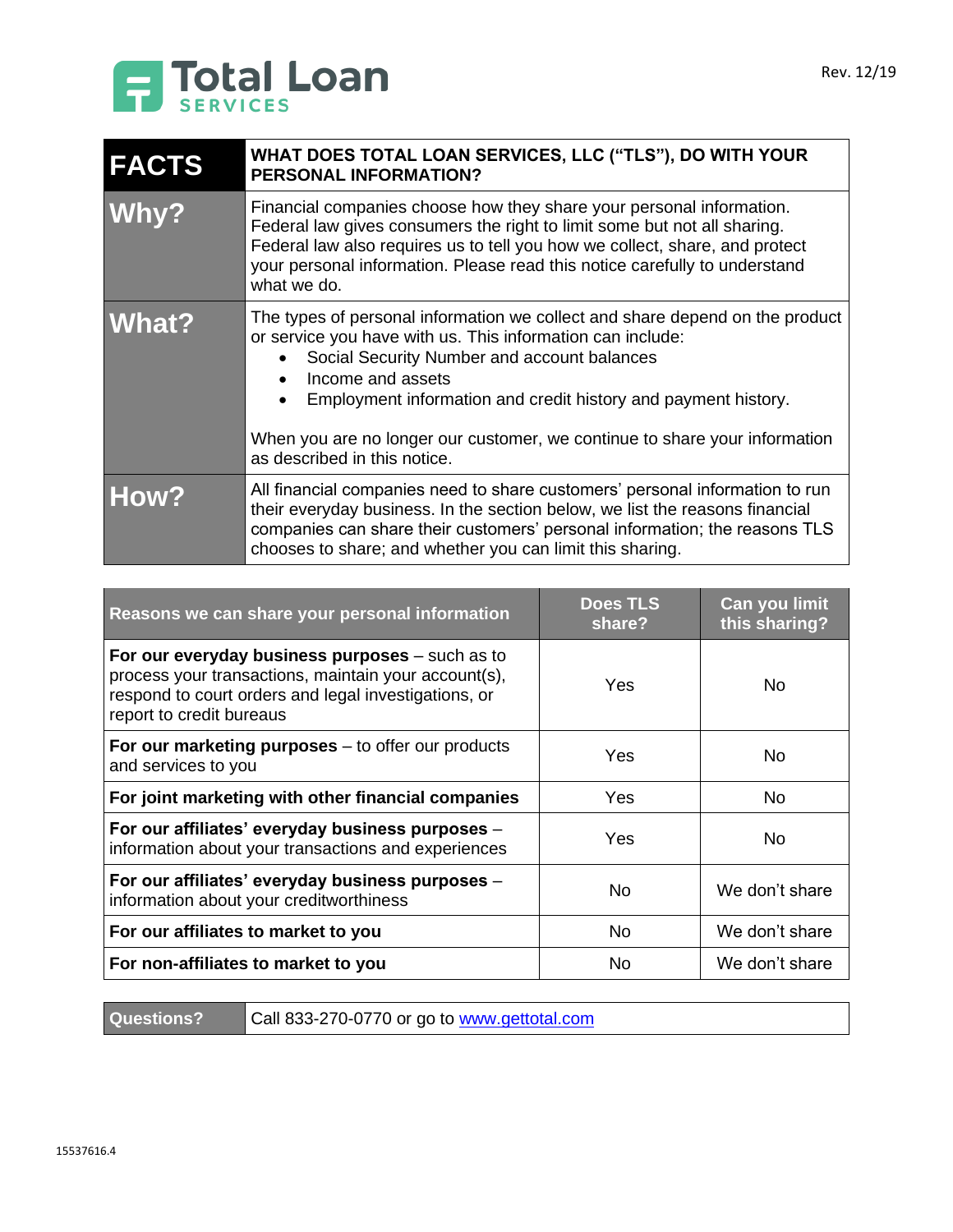**Who we are**

|                                                                                          | <b>Who is providing this notice?</b> Total Loan Services, LLC, an Ohio limited liability company                                                                                                                                                                                                                                                                  |  |  |
|------------------------------------------------------------------------------------------|-------------------------------------------------------------------------------------------------------------------------------------------------------------------------------------------------------------------------------------------------------------------------------------------------------------------------------------------------------------------|--|--|
|                                                                                          |                                                                                                                                                                                                                                                                                                                                                                   |  |  |
| What we do                                                                               |                                                                                                                                                                                                                                                                                                                                                                   |  |  |
| How does TLS protect my<br>personal information?                                         | To protect your personal information from unauthorized access<br>and use, we use security measures that comply with federal<br>law. These measures include computer safeguards and<br>secured files and buildings.                                                                                                                                                |  |  |
| How does TLS collect my<br>personal information?                                         | We collect your personal information, for example, when you<br>Apply for a financial product from us or open an<br>account with us<br>Give us your income information or provide<br>employment information<br>Provide account information<br>We also may collect your personal information from others,<br>such as credit bureaus, affiliates or other companies. |  |  |
| Why can't I limit all sharing?                                                           | Federal law gives you the right to limit only<br>Sharing for affiliates' everyday business purposes -<br>information about your creditworthiness<br>Affiliates from using your information to market to you<br>$\bullet$<br>Sharing for non-affiliates to market to you<br>State laws and individual companies may give you additional<br>rights to limit sharing |  |  |
| What happens when I limit<br>sharing for an account I hold<br>jointly with someone else? | Your choices will apply to everyone on your account – unless<br>you tell us otherwise.                                                                                                                                                                                                                                                                            |  |  |

| <b>Definitions</b>     |                                                                                                                                                                                                                                                               |  |
|------------------------|---------------------------------------------------------------------------------------------------------------------------------------------------------------------------------------------------------------------------------------------------------------|--|
| <b>Affiliates</b>      | Companies related by common ownership or control. They can<br>be financial and non-financial companies.<br>• Our affiliates include companies that have a common<br>ownership with TLS, such as NCP Finance Ohio, LLC,<br>and NCP Finance Limited Partnership |  |
| <b>Non-Affiliates</b>  | Companies not related by common ownership or control. They<br>can be financial and non-financial companies.                                                                                                                                                   |  |
| <b>Joint Marketing</b> | A formal agreement between non-affiliated financial companies<br>that together market financial products or services to you.                                                                                                                                  |  |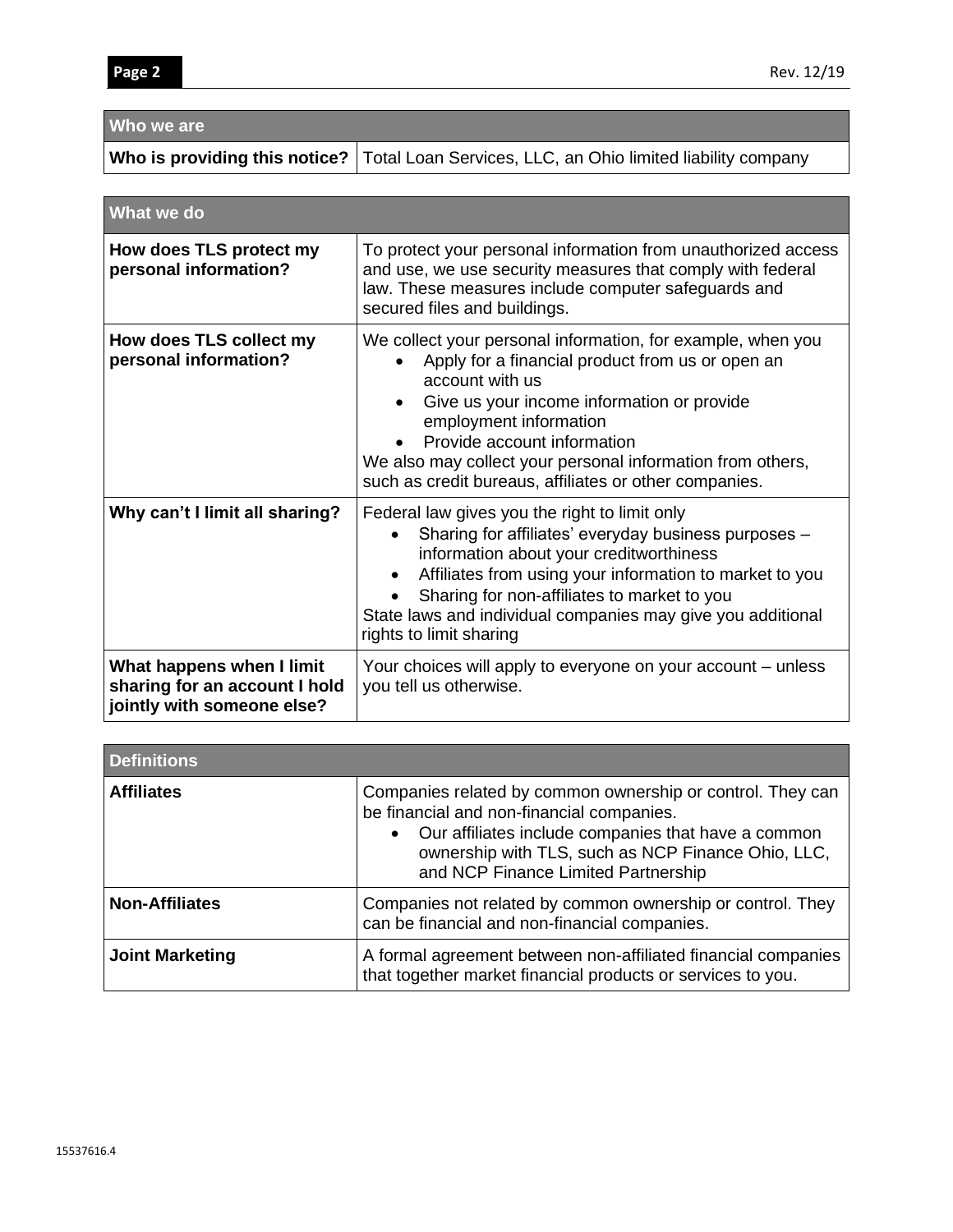## **Other important information**

**Do Not Track.** When someone visits our website, a cookie is placed on the visitor's computer (if the visitor accepts cookies). The cookie we place on your computer does not contain any of your personally identifiable information. We advertise our products and services on website that you may visit, and we use service providers to place such advertisements. Those service providers (such as Google, Microsoft, or Yahoo) may use cookies placed on your computer to show you advertisements for our services on other websites. You can opt-out from service providers' and/or marketers' use of cookies in this manner by visiting each service provider's advertising opt-out page or by utilizing "do not track" functionality in your web browser. If you choose to not have your browser accept cookies from our website, you may not be able to use all of the features that our website offers.

### **California Residents Only:**

**Right to Know About Personal Information Collected, Disclosed, or Sold.** You have a right to request what personal information we collect, use, disclose, or sell about you. You may make a request by logging into your account and submitting a request at [https://tls.qfund.net/qfundRS/#!/formCapture?tls.](https://tls.qfund.net/qfundRS/#!/formCapture?tls) If you are unable to log into your account, you may send a request to requestmyinfo@gettotal.com or call us at (833)708-0373 with your first and last name, telephone number, home address, and account number (if applicable). We will use the information you provide to verify your identity and request.

- Categories of Information We Collect: name, telephone number(s), social security or tax identification number, address, photo identification type and number, income information, employment information, payment history, transaction history, credit history, payment history, asset/collateral information, account balances, overdraft history, bank routing and account number(s), and payment card information
- Sources Where We Obtain This Information: credit applications, credit bureaus, third-party public information providers
- Business Purposes for Which the Information Was Collected: approving or denying requests for credit on behalf of lenders and servicing your account
- Categories of Third-Parties We Share Personal Information With: our service providers to assist with servicing your account, credit bureaus, and lenders

We have disclosed, but not sold, personal information to third-parties for business purposes in the preceding twelve months to assist us with servicing and maintaining your account, including the following categories of personal information: name, telephone number(s), social security or tax identification number, address, photo identification type and number, income information, employment information, payment history, transaction history, credit history, payment history, asset/collateral information, bank routing and account number(s), and payment card information. We do not sell the personal information of minors under 16 years of age without affirmative authorization.

**Right to Request Deletion of Personal Information.** You have a right to request the deletion of your personal information collected or maintained by us. You may make a request by logging into your account and submitting a request at [https://tls.qfund.net/qfundRS/#!/formDelete?tls.](https://tls.qfund.net/qfundRS/#!/formDelete?tls)If you are unable to log into your account, you may send a request to deletemyinfo@gettotal.com or call us at (833)708-0372 with your first and last name, telephone number, home address, and account number (if applicable). We will use the information you provide to verify your identity and request. Under California Civil Code §1798.105(d), we are not required to delete your personal information if the transaction for which we collected your personal information is still outstanding or for such other listed purposes.

**Acting On Your Rights.** You will not receive discriminatory treatment by us for exercising your rights provided under the California Consumer Privacy Act (CCPA).

**Authorized Agent Information.** You may have an authorized agent submit a request to know what personal information we have or a request to delete your personal information on your behalf. To do so, the authorized agent must have received written permission from you or the authorized agent must have been provided a power of attorney pursuant to California Probate Code Section 4000 to 4465. Additionally, you may be required to verify your identity directly with us. We may deny a request from an agent that has not submitted proof that they have been authorized to act on your behalf.

**Contact for More Information.** You may contact us at (833)270-0770 for questions or concerns about our privacy policies and practices.

**More Information about Your Rights.** You can learn more about your rights under the CCPA at our privacy statement available at [www.gettotal.com](http://www.gettotal.com/)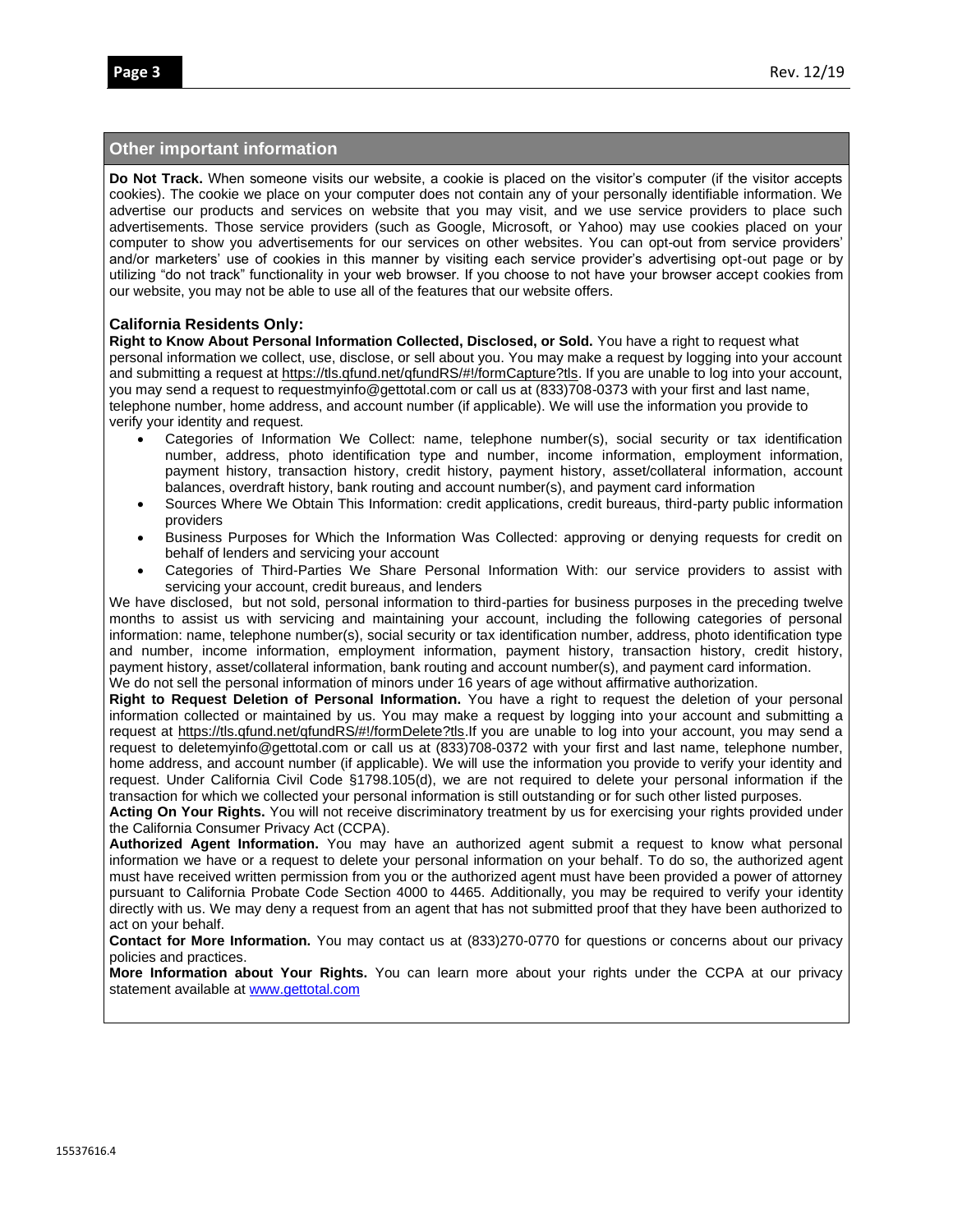| <b>FACTS</b>                                                                                                                                                                                                         | WHAT DOES DIRECT CAPITAL PARTNERS TEXAS, LLC ("DCP")<br>DO WITH YOUR PERSONAL INFORMATION?                                                                                                                                                                                                                                                                                                     |                |                 |
|----------------------------------------------------------------------------------------------------------------------------------------------------------------------------------------------------------------------|------------------------------------------------------------------------------------------------------------------------------------------------------------------------------------------------------------------------------------------------------------------------------------------------------------------------------------------------------------------------------------------------|----------------|-----------------|
| Vhy?                                                                                                                                                                                                                 | Financial companies choose how they share your personal information.<br>Federal law gives consumers the right to limit some but not all sharing.<br>Federal law also requires us to tell you how we collect, share, and protect<br>your personal information. Please read this notice carefully to understand<br>what we do.                                                                   |                |                 |
| <b>What?</b>                                                                                                                                                                                                         | The types of personal information we collect and share depend on the product<br>or service you have with us. This information can include:<br>Social Security Number and account balances<br>Income and assets<br>Employment information and credit history and payment history.<br>When you are no longer our customer, we continue to share your information<br>as described in this notice. |                |                 |
| How?                                                                                                                                                                                                                 | All financial companies need to share customers' personal information to run<br>their everyday business. In the section below, we list the reasons financial<br>companies can share their customers' personal information; the reasons DCP<br>chooses to share; and whether you can limit this sharing.                                                                                        |                |                 |
| Can you limit<br><b>Does DCP</b><br>Reasons we can share your personal information<br>this sharing?<br>share?                                                                                                        |                                                                                                                                                                                                                                                                                                                                                                                                |                |                 |
| For our everyday business purposes - such as to<br>process your transactions, maintain your account(s),<br>Yes<br>N <sub>o</sub><br>respond to court orders and legal investigations, or<br>report to credit bureaus |                                                                                                                                                                                                                                                                                                                                                                                                |                |                 |
| For our marketing purposes - to offer our products<br>and services to you                                                                                                                                            |                                                                                                                                                                                                                                                                                                                                                                                                | Yes            | N <sub>o</sub>  |
| For joint marketing with other financial companies                                                                                                                                                                   |                                                                                                                                                                                                                                                                                                                                                                                                | N <sub>o</sub> | We don't share. |
| For our affiliates' everyday business purposes -<br>information about your transactions and experiences                                                                                                              |                                                                                                                                                                                                                                                                                                                                                                                                | Yes            | N <sub>o</sub>  |
| For our affiliates' everyday business purposes -<br>information about your creditworthiness                                                                                                                          |                                                                                                                                                                                                                                                                                                                                                                                                | N <sub>0</sub> | We don't share. |
| For our affiliates to market to you                                                                                                                                                                                  |                                                                                                                                                                                                                                                                                                                                                                                                | N <sub>o</sub> | We don't share. |
| For non-affiliates to market to you                                                                                                                                                                                  |                                                                                                                                                                                                                                                                                                                                                                                                | N <sub>o</sub> | We don't share. |
| <b>Questions?</b><br>Call 1 (833) 325-4853 or go to www.lendly.com                                                                                                                                                   |                                                                                                                                                                                                                                                                                                                                                                                                |                |                 |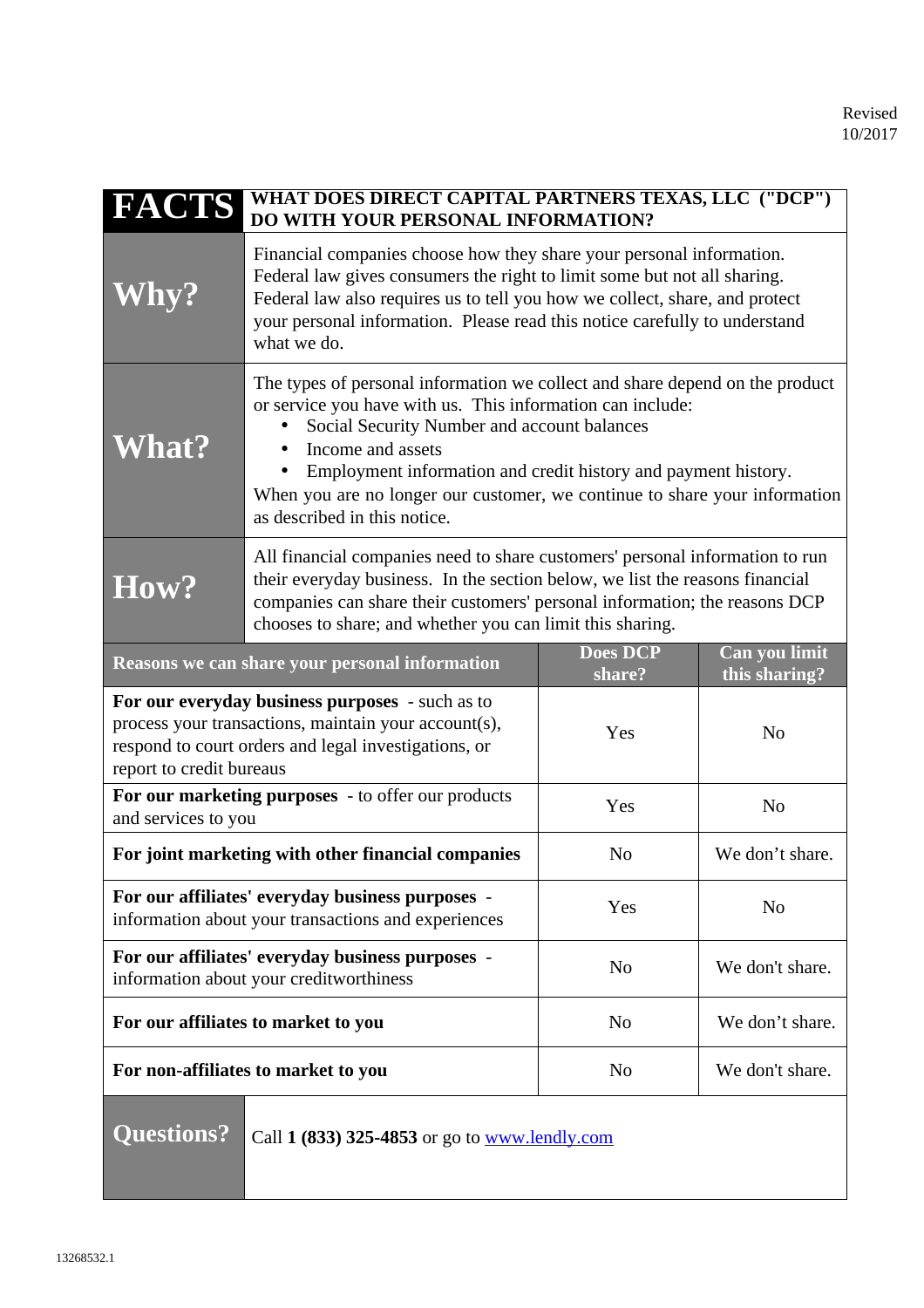| Who we are                                                                               |                                                                                                                                                                                                                                                                                                                                                    |  |  |
|------------------------------------------------------------------------------------------|----------------------------------------------------------------------------------------------------------------------------------------------------------------------------------------------------------------------------------------------------------------------------------------------------------------------------------------------------|--|--|
| Who is providing this notice?                                                            | Direct Capital Partners Texas, LLC, an Ohio limited<br>liability company                                                                                                                                                                                                                                                                           |  |  |
| What we do                                                                               |                                                                                                                                                                                                                                                                                                                                                    |  |  |
| How does DCP protect my<br>personal information?                                         | To protect your personal information from unauthorized access<br>and use, we use security measures that comply with federal law.<br>These measures include computer safeguards and secured files<br>and buildings.                                                                                                                                 |  |  |
| How does DCP collect my<br>personal information?                                         | We collect your personal information, for example, when you<br>Apply for a loan from us or open an account with us<br>Give us your income information or provide<br>employment information<br>Provide account information<br>We also may collect your personal information from others,<br>such as credit bureaus, affiliates or other companies.  |  |  |
| Why can't I limit all sharing?                                                           | Federal law gives you the right to limit only<br>Sharing for affiliates' everyday business purposes<br>information about your creditworthiness<br>Affiliates from using your information to market to you<br>Sharing for non-affiliates to market to you<br>State laws and individual companies may give you additional<br>rights to limit sharing |  |  |
| What happens when I limit<br>sharing for an account I hold<br>jointly with someone else? | Your choices will apply to everyone on your account -<br>unless you tell us otherwise.                                                                                                                                                                                                                                                             |  |  |
| <b>Definitions</b>                                                                       |                                                                                                                                                                                                                                                                                                                                                    |  |  |
| <b>Affiliates</b>                                                                        | Companies related by common ownership or control. They<br>can be financial and non-financial companies.<br>Our affiliates include companies that have a common<br>ownership with DCP                                                                                                                                                               |  |  |
| Non-Affiliates                                                                           | Companies not related by common ownership or control. They<br>can be financial and non-financial companies.                                                                                                                                                                                                                                        |  |  |
| <b>Joint Marketing</b>                                                                   | A formal agreement between non-affiliated financial<br>companies that together market financial products or services<br>to you.                                                                                                                                                                                                                    |  |  |
| <b>Other important information</b>                                                       |                                                                                                                                                                                                                                                                                                                                                    |  |  |
| N/A                                                                                      |                                                                                                                                                                                                                                                                                                                                                    |  |  |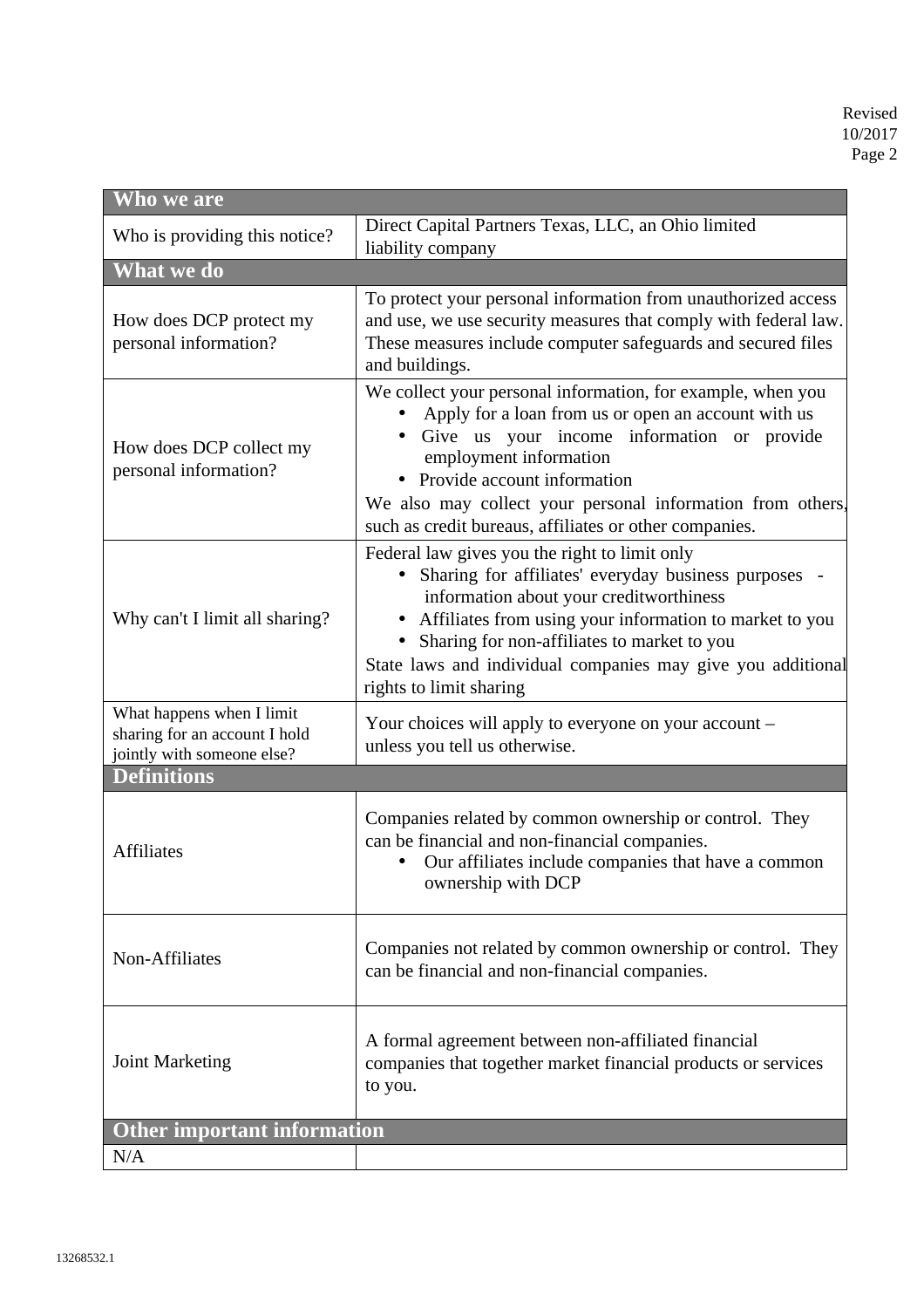| <b>FACTS</b>                                                                                                                                                                                | <b>WHAT DOES DIRECT CAPITAL PARTNERS, LLC ("DCP") DO</b><br>WITH YOUR PERSONAL INFORMATION?                                                                                                                                                                                                                                                                                                    |                           |                                |
|---------------------------------------------------------------------------------------------------------------------------------------------------------------------------------------------|------------------------------------------------------------------------------------------------------------------------------------------------------------------------------------------------------------------------------------------------------------------------------------------------------------------------------------------------------------------------------------------------|---------------------------|--------------------------------|
| <b>Why?</b>                                                                                                                                                                                 | Financial companies choose how they share your personal information.<br>Federal law gives consumers the right to limit some but not all sharing.<br>Federal law also requires us to tell you how we collect, share, and protect<br>your personal information. Please read this notice carefully to understand<br>what we do.                                                                   |                           |                                |
| <b>What?</b>                                                                                                                                                                                | The types of personal information we collect and share depend on the product<br>or service you have with us. This information can include:<br>Social Security Number and account balances<br>Income and assets<br>Employment information and credit history and payment history.<br>When you are no longer our customer, we continue to share your information<br>as described in this notice. |                           |                                |
| How?                                                                                                                                                                                        | All financial companies need to share customers' personal information to run<br>their everyday business. In the section below, we list the reasons financial<br>companies can share their customers' personal information; the reasons DCP<br>chooses to share; and whether you can limit this sharing.                                                                                        |                           |                                |
|                                                                                                                                                                                             | <b>Reasons we can share your personal information</b>                                                                                                                                                                                                                                                                                                                                          | <b>Does DCP</b><br>share? | Can you limit<br>this sharing? |
| For our everyday business purposes - such as to<br>process your transactions, maintain your account(s),<br>respond to court orders and legal investigations, or<br>report to credit bureaus |                                                                                                                                                                                                                                                                                                                                                                                                | Yes                       | N <sub>o</sub>                 |
| For our marketing purposes - to offer our products<br>and services to you                                                                                                                   |                                                                                                                                                                                                                                                                                                                                                                                                | Yes                       | N <sub>o</sub>                 |
| For joint marketing with other financial companies                                                                                                                                          |                                                                                                                                                                                                                                                                                                                                                                                                | N <sub>o</sub>            | We don't share.                |
| For our affiliates' everyday business purposes -<br>information about your transactions and experiences                                                                                     |                                                                                                                                                                                                                                                                                                                                                                                                | Yes                       | N <sub>o</sub>                 |
| For our affiliates' everyday business purposes -<br>information about your creditworthiness                                                                                                 |                                                                                                                                                                                                                                                                                                                                                                                                | N <sub>o</sub>            | We don't share.                |
| For our affiliates to market to you                                                                                                                                                         |                                                                                                                                                                                                                                                                                                                                                                                                | N <sub>o</sub>            | We don't share.                |
| For non-affiliates to market to you                                                                                                                                                         |                                                                                                                                                                                                                                                                                                                                                                                                | N <sub>o</sub>            | We don't share.                |
| <b>Questions?</b><br>Call (833)-625-1280 or go to www.getlendly.com                                                                                                                         |                                                                                                                                                                                                                                                                                                                                                                                                |                           |                                |